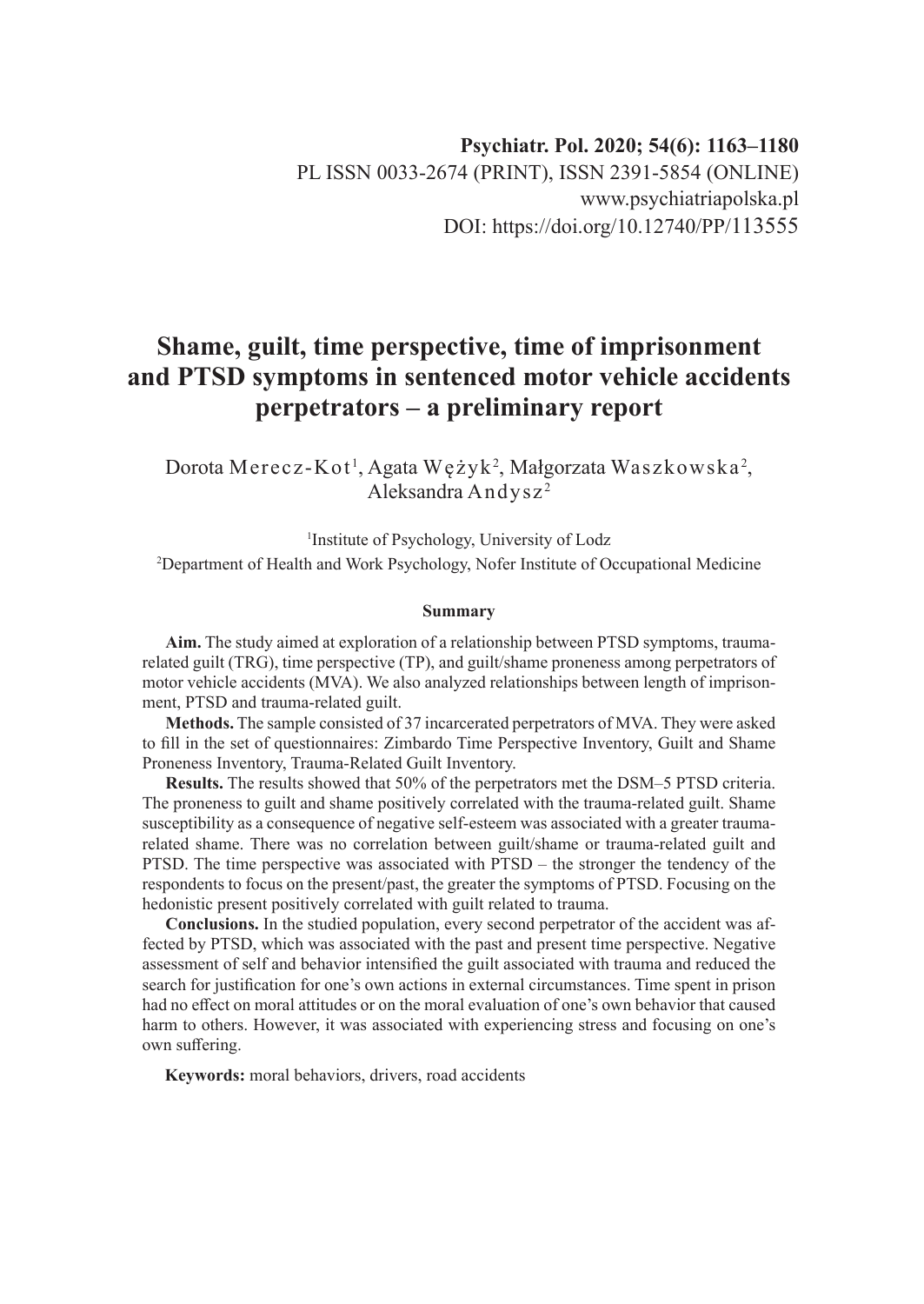#### **Introduction**

Acute stress disorder (ASD) and post-traumatic stress disorder (PTSD) are a relatively common consequence of being involved in a road accident. Recent meta-analyses of studies evaluating the frequency of development of ASD and PTSD after a road accident show that, on average, about 15.8% of those involved in these accidents suffer from ASD [1] and 22% from PTSD [2]. The above data are alarming, especially as ASD and PTSD are associated with cognitive impairment and symptoms of increased arousal, which significantly reduce the ability of drivers – road accident participants – to move safely in road traffic [3, 4].

Studies concerning the psychological effects of being involved in a road traffic accident are relatively common. It should be noted, however, that our knowledge of the health effects of these events in perpetrators is limited. Rare research in this area does not provide clear conclusions as to the prevalence of ASD and PTSD, nor as to the determinants of the development of these disorders [4-6]. In psychiatry, although the terms *perpetrator trauma* and *perpetration induced traumatic stress (PITS*) [7] have been used for years, these terms refer to a situation in which the perpetrator intends to kill or hurt another person and this is either for personal reasons or for role fulfilment (e.g., participation in a war operation). However, these terms do not apply in the case of perpetrators of road accidents, because we cannot talk about the intentions to kill or hurt another person. Therefore, the findings of the PITS study cannot be generalized to the population of road traffic accident perpetrators.

In light of the above considerations, it seems important not only to identify the prevalence of PTSD in the perpetrators of accidents, but also to analyze its determinants and the cognitive and emotional consequences of the crime, which may be relevant not only to the mental health of these people, but also to the course of the rehabilitation process during the sentence.

The main aim of this study was to identify the attitude of people who committed road traffic offenses toward the committed act, to examine their experienced moral emotions in relation to the incident and to assess the prevalence of PTSD. In addition, the study analyzed the relationship between time perspective as a relatively constant personal characteristic and the development of PTSD and the sense of guilt and shame associated with causing an accident.

## **The role of psychological time in human functioning**

Recently, the role of the time perspective in shaping human well-being has been increasingly emphasized. The use of a specific time perspective influences, among other things, the mechanism of restoring life after traumatic events.

One of the contemporary theoretical concepts describing the importance of time in human life is Zimbardo's time perspective theory [8]. According to this theory,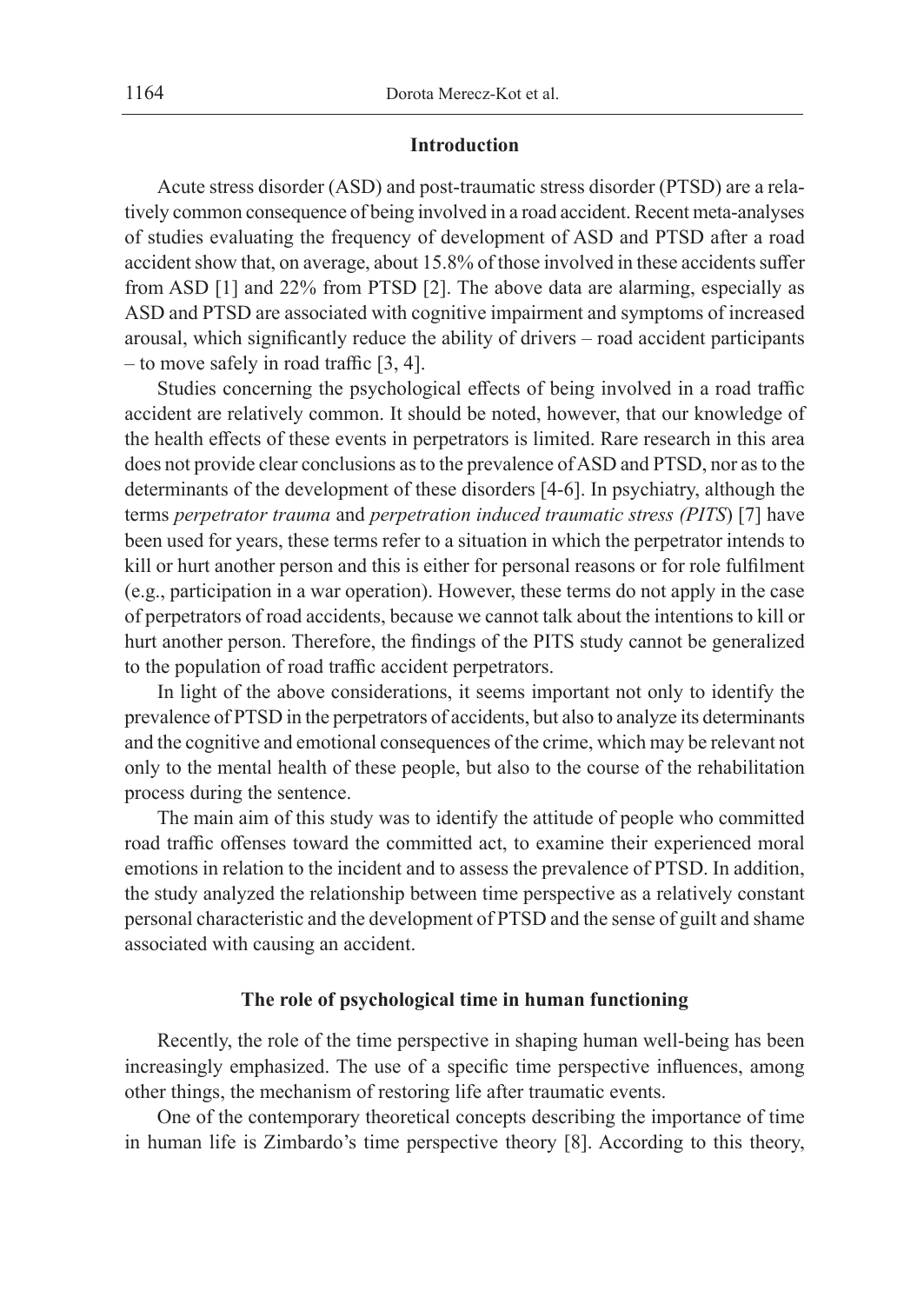time perspective is a fundamental, but unconscious process organizing individual and social life. This process consists in assigning personal and social experience a time frame (perspective) that helps to give order, consistency and meaning to this experience. The time perspective is also used in the process of encoding, storing and evoking experiences. It influences the shaping of expectations, the definition of objectives and the development of imaginary scenarios for future actions. There is evidence that the adoption of a specific time perspective (past, present or future) is a relatively constant individual characteristic that determines human perception, assessment and action.

Research on the influence of the time perspective on human functioning is rarely undertaken. The various methods of measurement used make the comparison of results doubtful or even impossible, hence the need for further exploration of this issue. Past research [8-10] has shown that future-oriented people achieve more in life, have a higher socio-economic status and lead healthier lives. In turn, people focused on the present face various health problems and addictions, are more likely to break social norms and be in conflict with the law.

Recently, several studies on the role of time perspective in the development and persistence of PTSD symptoms have been published [11-13]. On the one hand, we can say that focusing on the traumatic past and feeling a shortened life perspective are the basic characteristics of PTSD; on the other hand, an acquired tendency to focus on the past and perceive the present through the lens of negative past events can reinforce and sustain PTSD symptoms, hinder adaptation to post-traumatic life and weaken motivation for treatment [11, 14].

#### **Guilt and shame – moral emotions in the development of PTSD**

Guilt, self-blame and shame alone are considered to be common symptoms accompanying trauma [15]. Guilt is a complex phenomenon that can be taken from actual responsibility for a traumatic event (e.g., contributing through reckless driving to a fatal accident) or can result from attributing responsibility for something that was not done (e.g., a survivor can feel responsible for the death of other people in a natural disaster and believe that he or she could have prevented it).

Kubany and Watson [15] believe that guilt brings a person into a specific mental state, which consists of stress, mental suffering and dysfunctional beliefs about one's own role in a traumatic event. These dysfunctional beliefs focus on four issues: (a) the possibility of avoiding an event ("I could have chosen another way"), (b) exclusive or primary responsibility for everything that happened, (c) lack of justification for one's own behavior, and (d) transgression of moral principles and violation of values [16, 17]. The paradox of guilt is that someone can cause an accident but not feel guilty, while someone else can be the victim but feel guilty even if the accident was not his/her fault. Subjective, irrational guilt in the victims of traumatic events is much more often investigated than in the perpetrators of such events [18, 19]. It has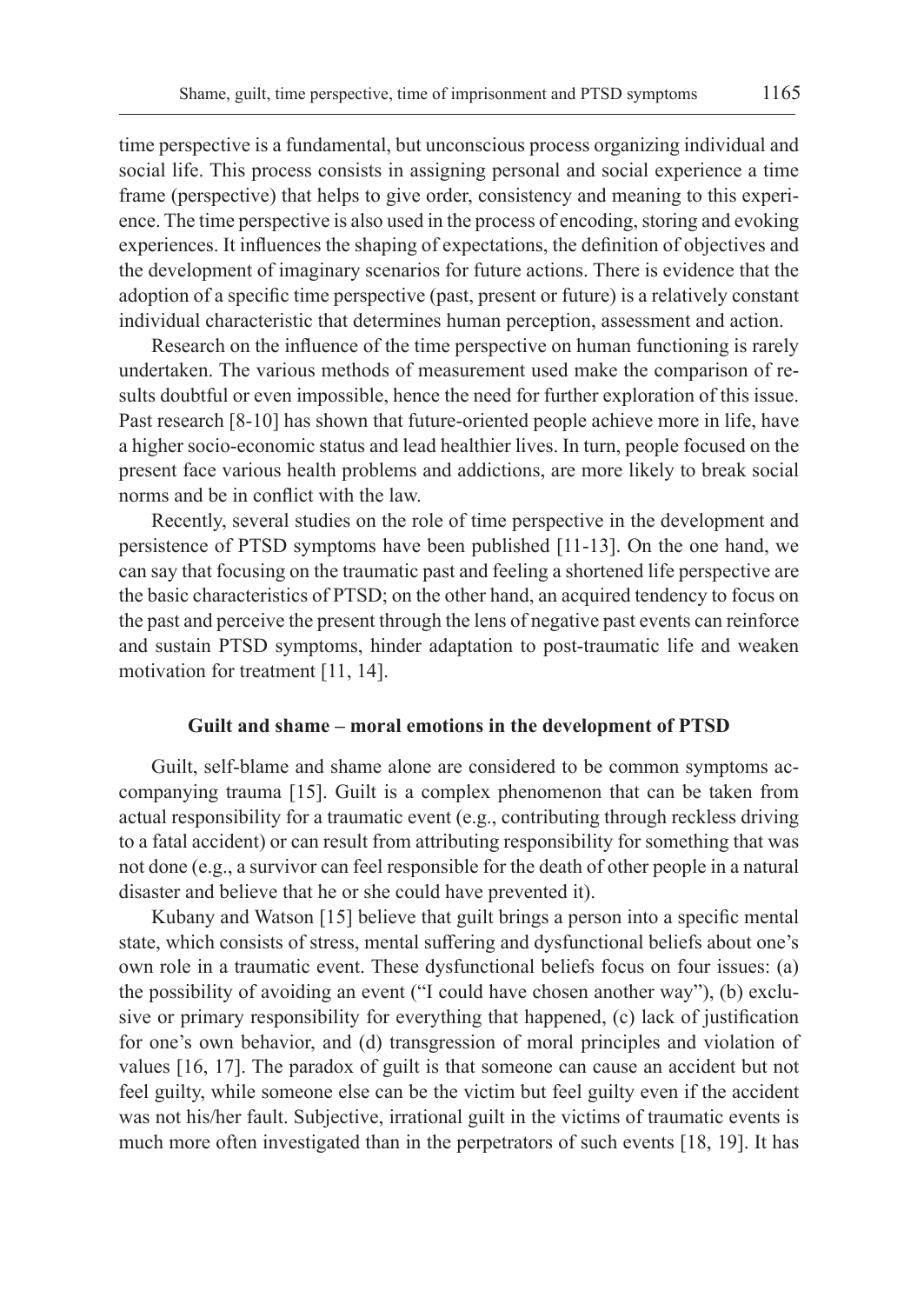been proven that excessive, irrational guilt exacerbates stress and makes the process of regaining mental balance even more difficult [19, 20]. For this reason, therapeutic programs are proposed for individuals to reduce the inadequate guilt associated with traumatic events [16].

An emotion strongly connected with guilt is shame. Compared to guilt, shame has a more holistic character. Guilt refers to behavior, to things that have been done or have not been done in a crisis/trauma situation. On the other hand, shame results from a negative self-evaluation of oneself as a human being. It is strongly rooted in the sense of loss of face in front of oneself and others, in the sense of being worthless or inappropriate and in the sense of losing the continuity of one's own history caused by breaking professed standards and values [19].

It is increasingly being pointed out that rational and irrational feelings of guilt and shame are associated with a greater severity of PTSD symptoms [11]. Studies of people with diagnosed PTSD show that shame is the mediator between a traumatic event and PTSD [21, 22].

Experiencing moral emotions also depends on the emotionality of individuals, i.e., the tendency to experience shame and guilt in everyday life. Such susceptibility is rooted in moral judgments based on deeply internalized norms that have a strong motivational value and influence the person's activity. The susceptibility to shame is perceived as a predictor of post-traumatic symptoms [23] and general mental and social maladjustment [24, 25]. The susceptibility to guilt, in turn, is considered to be a more adaptive moral emotion. Research shows [25] that even in detained offenders, it positively correlates with empathy and taking responsibility for one's own actions.

According to the authors' best knowledge, the mechanisms of strengthening the sense of guilt and shame in perpetrators of road traffic offenses and their links with the development of PTSD have not yet been investigated.

#### **Legal issues and PTSD among perpetrators of accidents**

The general legal system is based on the assumption that proven guilt requires punishment, which in turn is to move the conscience of the perpetrator and be a tool for correcting undesirable social behavior. Is this the case? Research into the relationship between a conviction for causing an accident, feelings of guilt related to trauma and the development of PTSD is rare. Although Lowinger and Salomon [18] have undertaken such a task, they have found no differences in the intensity of PTSD symptoms depending on the severity of the sentence (prison, community service, probation), but have observed a correlation between the length of the decision to detain a driving license and the intensity of PTSD symptoms. The longer the license withdrawal penalty, the more serious the symptoms of PTSD were reported by the punished drivers. Furthermore, the researchers found an interesting link between the acceptance of the sentence (the belief that the punishment is proportional to the seriousness of the offense)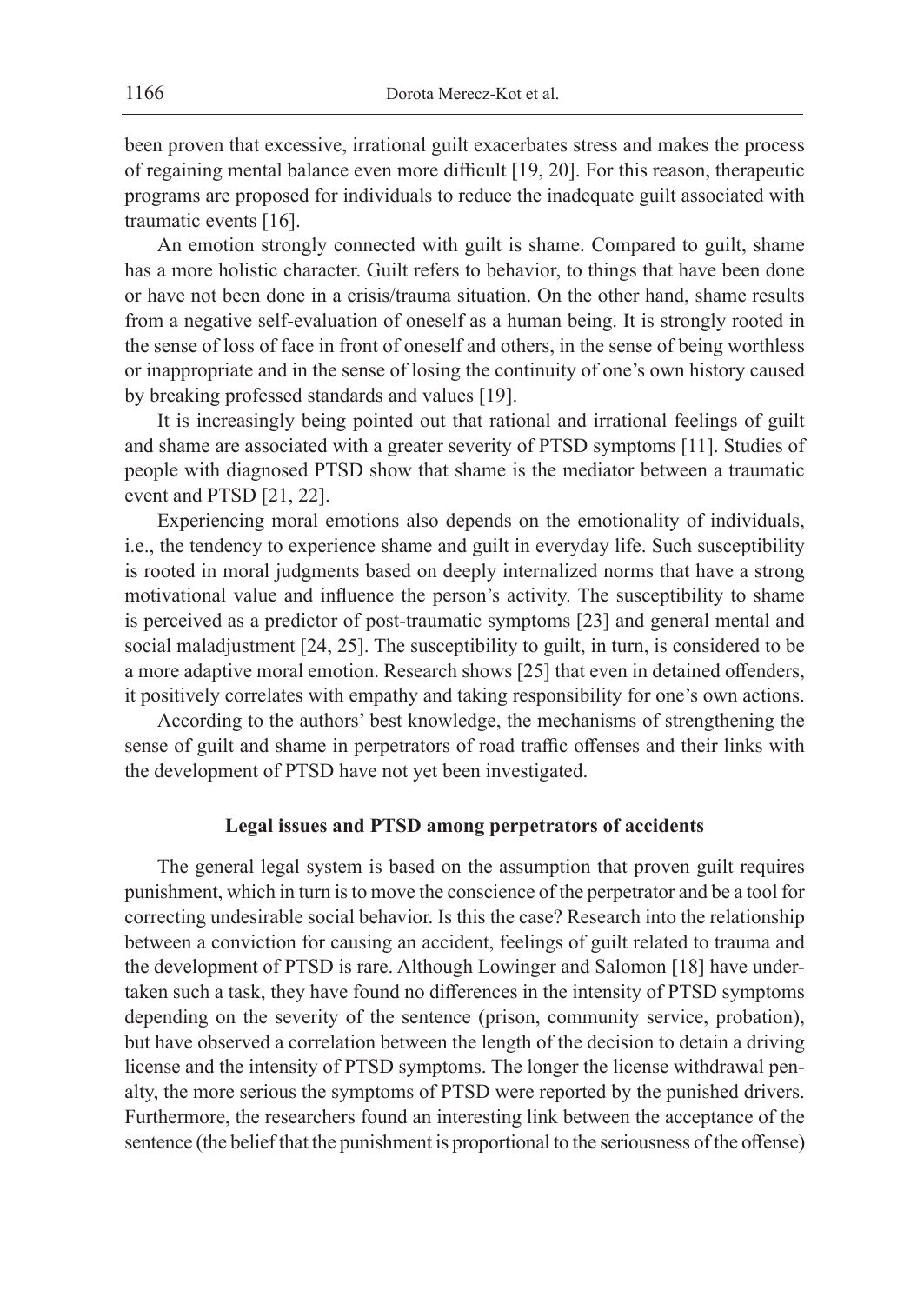and the feeling of guilt, shame and symptoms of PTSD. Those offenders who felt that the punishment was too lenient, experienced more shame and guilt and symptoms of PTSD than those who found the conviction too severe or inappropriate for the offense [15]. Similar conclusions were reached by Rassool and Neil [26] in qualitative studies of perpetrators of road fatalities. They also found that the process of resolving PTSD after inadvertently causing death is blocked by the belief that being the perpetrator excludes the possibility of talking about one's own suffering.

In the absence of studies of the psychological situation of those who inadvertently led to death or serious injury to others, this study explores the relationship between PTSD symptoms, feelings of guilt related to trauma, time horizon, and the propensity to feel guilt/shame of the inmates of car accidents. The relationship between the length of sentence, PTSD symptoms and guilt associated with trauma was also analyzed.

#### **Methods**

This was a pilot study on imprisoned MVA perpetrators. The study was anonymous and voluntary. Prison psychologists distributed 100 surveys among prisoners sentenced due to road crimes. The response rate was 48%, but in some of the returned surveys there were numerous mistakes and crucial data was missing. Therefore, only the data from 37 participants were included in the analysis.

We used the following methods: (a) survey about circumstances and outcomes of accident and a sociodemographic survey; (b) Polish adaptation of PTSD Checklist for DSM-5 (PCL-5) to assess severity of PTSD symptoms; (c) Trauma-Related Guilt Inventory (TRGI-PL) to assess accident-related guilt; (d) Guilt and Shame Proneness Scale (GASP-PL) and (e) Zimbardo Time Perspective Inventory (ZTPI).

#### **Measurement Tools**

The authors developed a survey that included questions regarding the sociodemographic characteristics of respondents (age, gender, education), accident characteristics, legal qualification of the accident and sentence. In addition, data were collected using standardized questionnaires, such as:

• *Polish adaptation of PTSD Checklist for DSM-5 (PCL-5)* is a self-report screen for PTSD, which can be scored for both diagnostic assessment and symptom severity measurement. The PCL-5 is an updated version of the questionnaire and includes 3 new items corresponding to the new DSM-5 negative alteration in cognition and mood criterion category. PCL-5 limits the scope of the assessment to the "past week," whereas prior versions of the PCL assessed symptoms over the past month. The reliability of the Polish version of the PCL-5 is very good – the Cronbach alpha coefficient for the whole scale is 0.96 and the absolute stability coefficient is 0.89 [27-29].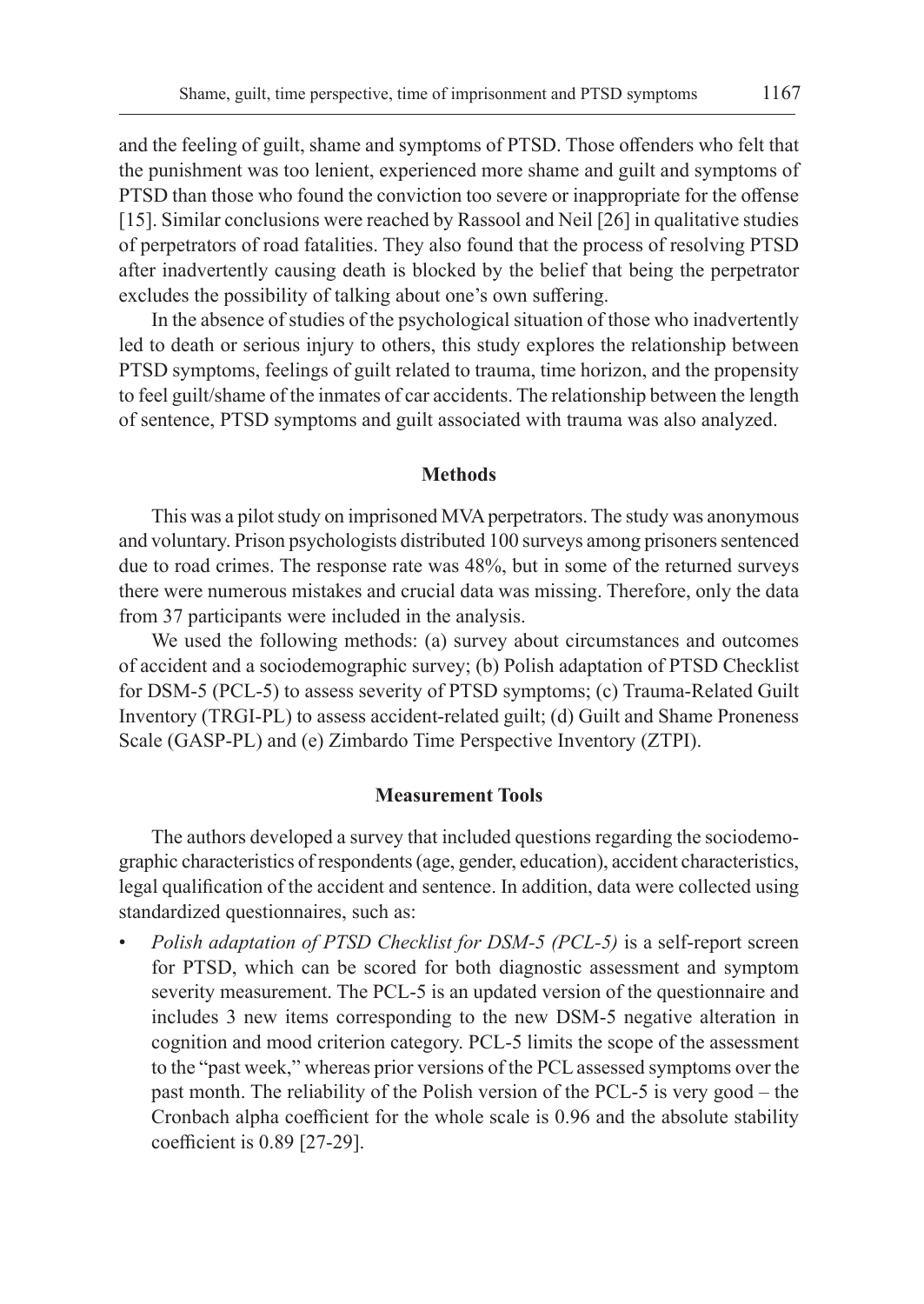• *The Trauma-Related Guilt Inventory (TRGI-PL)* [20, 30] is an event-focused self-report measure of emotional and cognitive components of trauma-related guilt. It consists of 32 items, forming a 4-item scale of the general sense of guilt experienced after a traumatic event; a 6-item scale of distress related to traumatic memories, and a 22-item scale exploring the cognitive aspects of guilt (sense of responsibility, wrongdoing – violation of personal standards, and lack of justification for breaking norms and values).

The respondents refer to the statements of the questionnaire on a 5-point scale, where 1 means "definitely true" and 5 "not at all true". The questionnaire has satisfactory theoretical and predictive accuracy. The reliability of the Polish version of the questionnaire is satisfactory – the Cronbach alpha coefficients for the TRGI-PL subscales range from 0.72 to 0.92 and correspond to those of the original language version [20].

- *The Guilt And Shame Proneness Scale (GASP-PL)* [31] measures the propensity to experience guilt and shame across a range of individual transgressions. The GASP-PL contains two subscales that assess guilt:
	- Negative behavior-evaluations NBEs (e.g., "After realizing you have received too much change at a store, you decide to keep it because the salesclerk doesn't notice. What is the likelihood that you would feel uncomfortable about keeping the money?");
	- Repair action tendencies following private transgressions GR (e.g., "You are privately informed that you are the only one in your group that did not make the honor society because you skipped too many days of school. What is the likelihood that this would lead you to become more responsible about attending school?")*.*

GASP-PL also contains two subscales to assess shame:

- Negative self-evaluations NSEs (e.g., "You rip an article out of a journal in the library and take it with you. Your teacher discovers what you did and tells the librarian and your entire class. What is the likelihood that this would make you would feel like a bad person?")*;*
- Shame withdrawal tendencies following publically-exposed transgressions SW (e.g., "After making a big mistake on an important project at work in which people were depending on you, your boss criticizes you in front of your co-workers. What is the likelihood that you would feign sickness and leave work?")*.*

Each subscale has four items. Respondents rate each item on a 7-point scale, from 1 "very unlikely" to 7 "very likely". The Polish adaptation of the questionnaire was prepared by the authors for the purposes of this study. The research was conducted in a group of 181 adults. Cronbach's alpha coefficients for the subscales range from 0.71 to 0.85.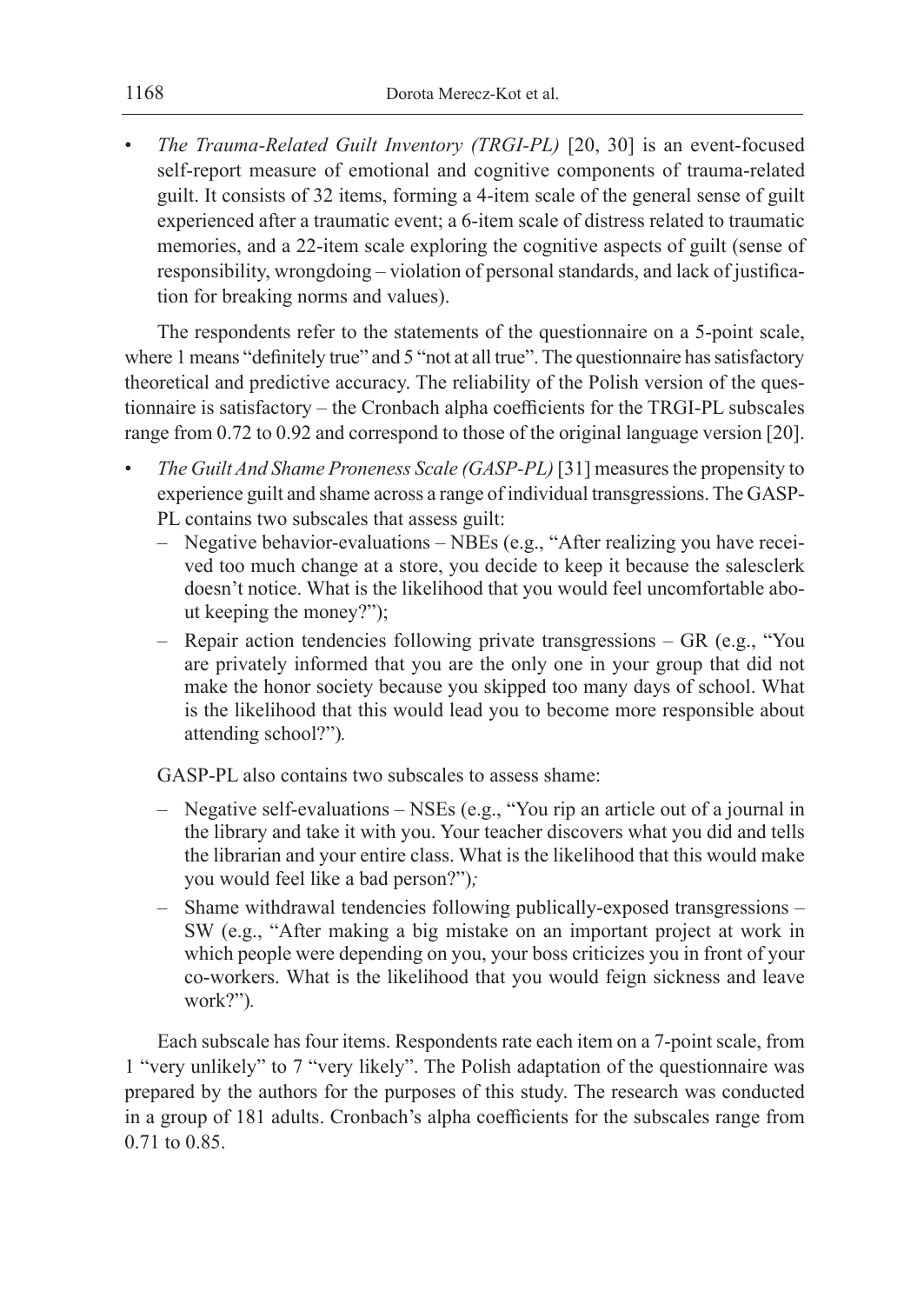- *Zimbardo Time Perspective Inventory (ZTPI)* comprises 56 items that measure the five TP dimensions:
	- Past-Negative ("I think about the bad things that have happened to me in the past"),
	- Present-Hedonistic ("I take risks to put excitement in my life"),
	- Future ("I complete projects on time by making steady progress"),
	- Past-Positive ("It gives me pleasure to think about my past"), and
	- Present-Fatalistic ("My life path is controlled by forces I cannot influence").

Respondents rate each item on a 5-point scale, from 1 "very untrue" to 5 "very true". The indicators of the reliability of the Polish adaptation of the questionnaire [32] should be considered as satisfactory – the Cronbach alpha coefficients are respectively for: Past-Positive 0.65, Past-Negative 0.81, Present-Hedonistic 0.78, Present-Fatalistic 0.73, Future 0.74.

The study design was approved by the Bioethical Committee of the Nofer Institute of Occupational Medicine in Lodz. All the participants signed informed consent.

#### **Data analysis**

In order to characterize the perpetrators and the consequences of road accidents caused by them, we used descriptive statistics. Between the results of the scales used in the study, Spearman's correlation coefficients were calculated. For intergroup comparisons, we used the Student's one-ample t-test and Mann-Whitney rank test.

#### **Results**

Men prevailed in the study group (97%) and the mean age of prisoners was 39 years  $(SD = 10.85)$ . They had a relatively low education level: 39% had primary education, 30% basic occupational, 27% secondary education and 4% received higher education. Themajority of the respondents (73%) participated in more than one motor vehicle accident. Over half of them (52%) were driving under the influence of psychoactive substances in the MVA for which they were sentenced. Most of the participants (76%) declared that the accident they had caused resulted in unpleasant feelings and emotions. Among those who reported negative emotional outcomes of the accident, 21% were consulted by a physician, 29% had an appointment with a psychologist, and 15% used psychiatric services.

We also asked our subjects about other potentially traumatic events in their lives. The most frequent events were serious illness or threat to the life of close relatives (42%) and the death of close relatives (15%), followed by other health/life-threatening accidents (12%). Violent acts were experienced by 3% of subjects.

All MVA were classified as road crimes accordingly to the Polish law: 22% with fatal consequences. In most cases (92%) there were people injured: passengers or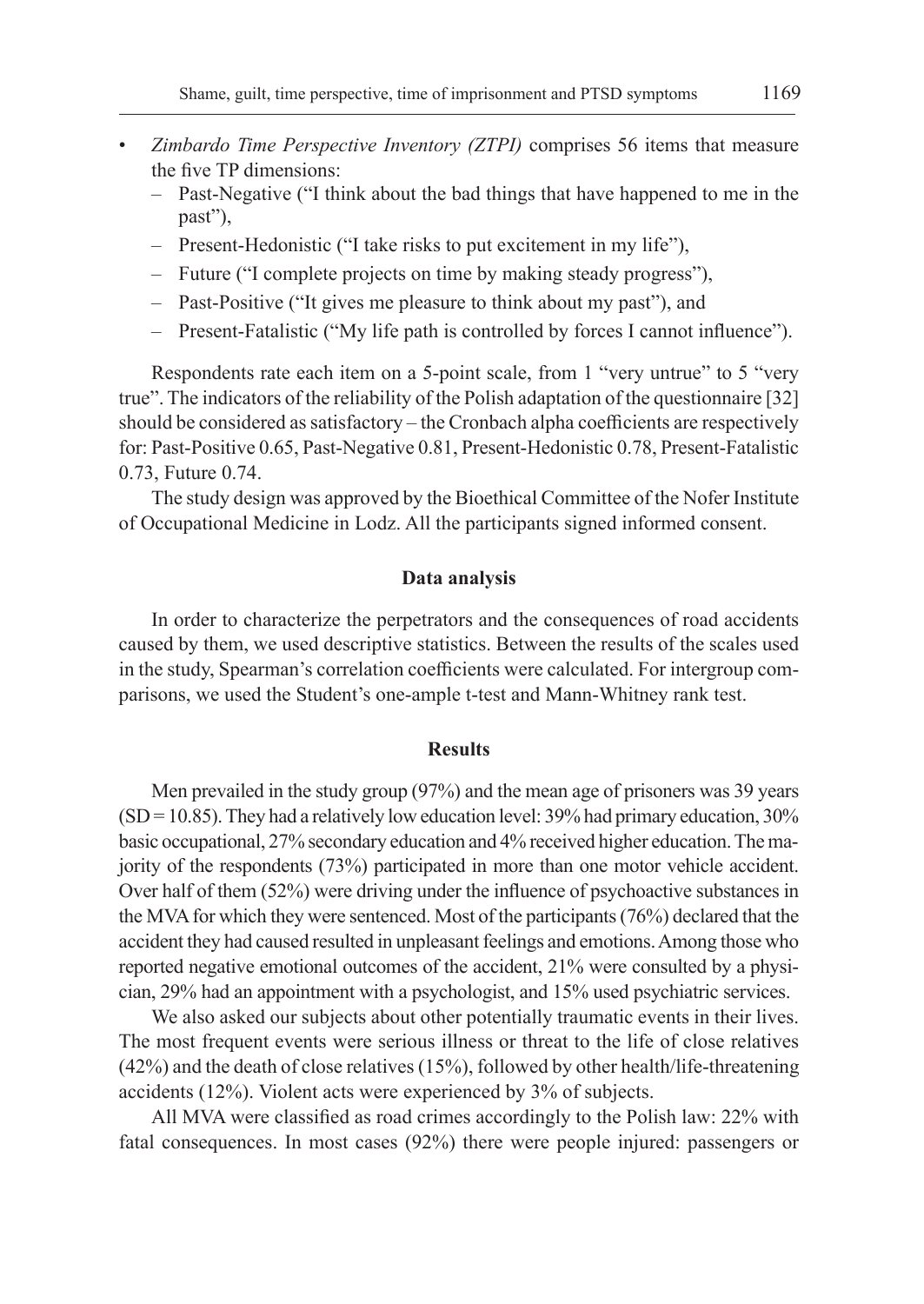drivers of the other cars  $(42%)$ , passengers of the sentenced driver  $(24%)$ , pedestrians (19%) and sentenced drivers themselves (16%).

On the basis of the results obtained in the PCL-5 questionnaire, the prevalence of PTSD in the studied group was calculated. The results of the PCL-5 questionnaire were referred to the PTSD criteria in DSM-5. Half of the respondents met these criteria (14 out of 28). Following the PCL-5 authors' suggestion, another criterion of diagnosing PTSD using the PCL-5 questionnaire was also used to confirm the diagnosis, i.e., obtaining at least 33 points on the scale. Using the latter criterion, we obtained exactly the same indicator.

The basic statistics for GASP-PL, TRGI-PL and ZTPI scores are presented in Table 1.

| GASP-PL subscales             |                                              | Sample group (n=30) |           |  |
|-------------------------------|----------------------------------------------|---------------------|-----------|--|
|                               |                                              | M                   | <b>SD</b> |  |
| Guilt                         | Negative behavior-evaluation                 | 4.62                | 1.81      |  |
|                               | Guilt-repair                                 | 4.69                | 1.37      |  |
|                               | Shame-withdraw                               | 2.80                | 1.01      |  |
| Shame                         | Negative self-evaluation                     | 4.53                | 1.49      |  |
| <b>TRGI-PL subscales</b>      |                                              |                     |           |  |
| <b>Distress</b>               |                                              | 15.95               | 7.95      |  |
| <b>Global Guilt</b>           |                                              | 11.63               | 2.22      |  |
| <b>Guilt Cognitions</b>       |                                              | 57.37               | 22.22     |  |
| Hindsight Bias/Responsibility |                                              | 18.00               | 8.39      |  |
|                               | Wrongdoing - violation of personal standards | 15.74               | 6.41      |  |
| Insufficient Justification*   |                                              | 7.53                | 3.81      |  |
| <b>ZTPI</b> subscales         |                                              |                     |           |  |
| Past positive                 |                                              | 3.67                | 0.43      |  |
| Past negative                 |                                              | 3.60                | 0.56      |  |
| Future                        |                                              | 3.57                | 0.57      |  |
| Present hedonistic            |                                              | 3.30                | 0.64      |  |
| Present fatalistic            |                                              | 2.78                | 0.80      |  |

| Table 1. Mean results obtained by the respondents in GASP-PL, TRGI-PL and ZTPI |  |  |  |
|--------------------------------------------------------------------------------|--|--|--|
|--------------------------------------------------------------------------------|--|--|--|

\*reversed response scale

The Student's t-test for one sample was used to determine which of the time perspectives was dominant. The results of ZTPI subscale average (mean) comparisons are presented in Table 2.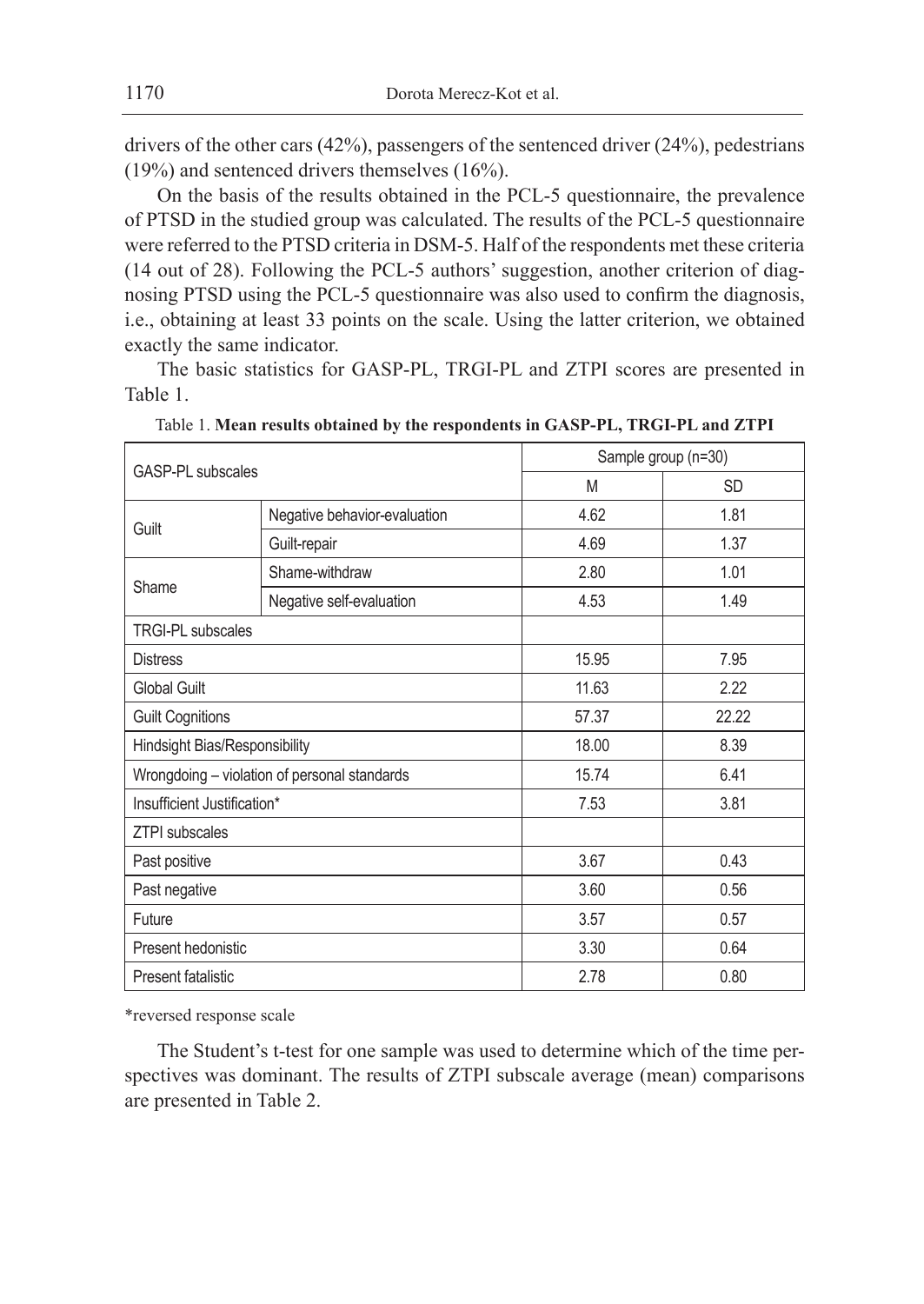|                    | Present fatalistic    | Present hedonistic | Future                | Past negative    |
|--------------------|-----------------------|--------------------|-----------------------|------------------|
| Past positive      | t=10.311; p<0.001     | t=4.294; p<0.001   | $t=1.170$ ; p=0.253   | t=0.823; p=0.419 |
| Past negative      | t=7.294; p<0.001      | t=2.646; p=0.014   | $t=0.232$ ; $p=0.818$ |                  |
| Future             | t=6.902; p<0.001      | t=2.354; p=0.027   |                       |                  |
| Present hedonistic | $t=4.111$ ; $p<0.001$ |                    |                       |                  |

Table 2. **Matrix of results of comparing mean values in ZTPI scales using t-Student test for one sample (df=24)**

The respondents obtained the highest means in the Past-Positive, Past-Negative and Future scales. The results on these scales were significantly higher than the means on the Present-Hedonistic and Present-Fatalistic orientation scales. The mean in the Present-Hedonistic scale was significantly higher than the mean in the Present-Fatalistic scale.

In this study we were interested in answering the question whether the generalized personality tendency to experience guilt and shame is related to the guilt developing as a result of the traumatic experience. In order to acquire an answer to this question, the results obtained by the respondents on the GASP-PL and TRGI-PL scales were correlated. The correlation matrix is presented in Table 3.

|                     |                                                 | <b>GASP</b> subscale                |                        |                    |                              |  |
|---------------------|-------------------------------------------------|-------------------------------------|------------------------|--------------------|------------------------------|--|
|                     |                                                 | Guilt                               |                        | Shame              |                              |  |
|                     |                                                 | Negative<br>behavior-<br>evaluation | Guilt-repair           | Shame-<br>withdraw | Negative self-<br>evaluation |  |
| subscale<br>TRGI-PL | <b>Distress</b>                                 | $-0.817$ "                          | $-0.775$               | 0.051              | $-0.735$ **                  |  |
|                     | Global Guilt                                    | 0.427                               | 0.349                  | $-0.032$           | 0.238                        |  |
|                     | <b>Guilt Cognitions</b>                         | $-0.772**$                          | $-0.675**$             | $-0.227$           | $-0.702**$                   |  |
|                     | Hindsight Bias/Responsibility                   | $-0.818"$                           | $-0.707$ <sup>**</sup> | $-0.140$           | $-0.729$ <sup>**</sup>       |  |
|                     | Wrongdoing - violation<br>of personal standards | $-0.604^*$                          | $-0.451$               | $-0.306$           | $-0.482$                     |  |
|                     | Insufficient Justification <sup>1</sup>         | $-0.333$                            | $-0.468$               | $-0.413$           | $-0.505$ <sup>*</sup>        |  |

Table 3. **Correlations between GASP-PL and TRGI-PL results**

\*\*  $p \le 0.001$ ; \* $p \le 0.01$ 

1 reversed response scale

No significant correlation was found between the TRGI-PL scales and the Shamewithdraw subscale (Table 3). All significant correlations between the TRGI-PL and GASP-PL scales were negative. Means in the Distress, Cognitive aspect of guilt and Hindsight Bias/Responsibility scales negatively correlated with the results in the Negative evaluation of own behavior, Guilt-repair and Negative self-evaluation subscales. The indicator in the scale of Wrongdoing – violation of personal standards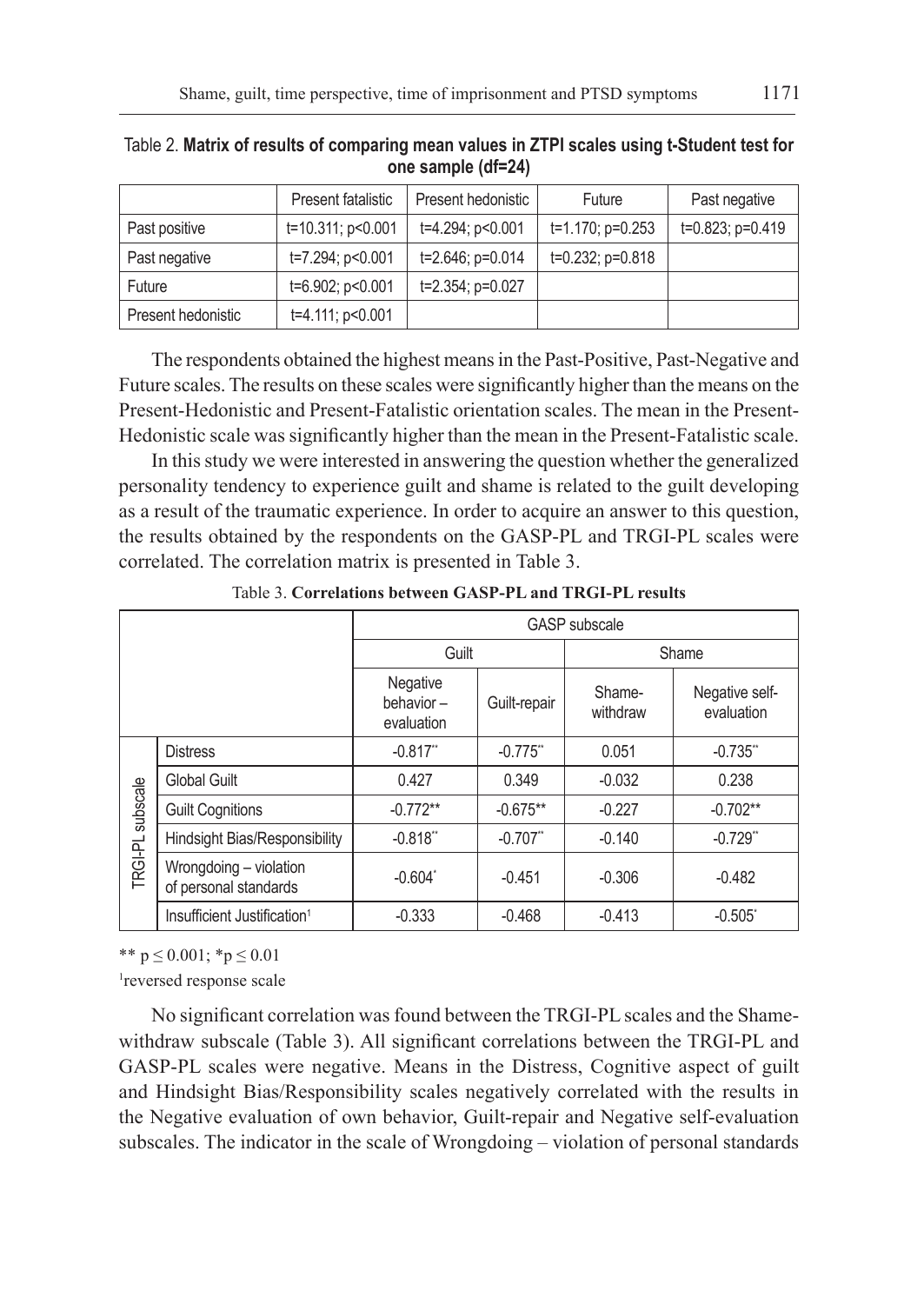negatively correlated with the average in the scale of Negative behavior-evaluation, and the average in the scale of Insufficient Justification negatively correlated with the Negative self-evaluation.

The next step in the analysis was to explore the potential relationships between time perspectives and guilt associated with trauma. The correlation analyses generally do not indicate the coexistence of past and future time perspectives with various aspects of guilt related to traumatic experience (Table 4). Only the Present-Hedonistic time perspective correlated significantly with the TRGI-PL subscales – with the scale of Global Guilt negatively, and with the scales of Guilt Cognition and Insufficient Justification positively.

|                     |                                                 | <b>ZTPI</b> subscale |               |                       |                       |          |  |
|---------------------|-------------------------------------------------|----------------------|---------------|-----------------------|-----------------------|----------|--|
|                     |                                                 | Past negative        | Past positive | Present<br>hedonistic | Present<br>fatalistic | Future   |  |
|                     | <b>Distress</b>                                 | 0.064                | 0.059         | 0.440                 | 0.290                 | $-0.328$ |  |
| subscale<br>TRGI-PL | Global Guilt                                    | $-0.337$             | $-0.304$      | $-0.574$ <sup>*</sup> | $-0.434$              | $-0.023$ |  |
|                     | <b>Guilt Cognitions</b>                         | 0.008                | $-0.052$      | $0.610*$              | 0.283                 | 0.034    |  |
|                     | Hindsight Bias/Responsibility                   | 0.004                | $-0.018$      | 0.437                 | 0.307                 | $-0.244$ |  |
|                     | Wrongdoing - violation of<br>personal standards | $-0.029$             | $-0.087$      | 0.248                 | 0.047                 | $-0.067$ |  |
|                     | Insufficient Justification <sup>1</sup>         | 0.102                | 0.214         | $0.591$ <sup>*</sup>  | 0.383                 | 0.074    |  |

Table 4. **Correlations between results in ZTPI and TRGI-PL**

 $*$ p  $\leq 0.01$ 

1reversed response scale

Another area of analysis was the interrelationship between individual personality tendency to experience guilt and shame, trauma-related guilt, time perspectives and PTSD symptoms. There were no significant relationships between the results of the TRGI-PL, GASP-PL and PCL-5 questionnaires.

Table 5. **Correlations between results in ZTPI and PCL-5**

|       | <b>ZTPI</b> subscale |                    |               |                    |        |
|-------|----------------------|--------------------|---------------|--------------------|--------|
|       | Past negative        | Present hedonistic | Past positive | Present fatalistic | Future |
| PCL-5 | $0.569^{\circ}$      | $0.518^{\circ}$    | 0.246         | 0.671"             | 0.133  |

\*\*  $p \le 0.001$ ; \* $p \le 0.01$ 

The PCL-5 score was positively correlated with the results in three out of five ZTPI scales: Past-Negative, Present-Hedonistic and Present-Fatalistic (Table 5).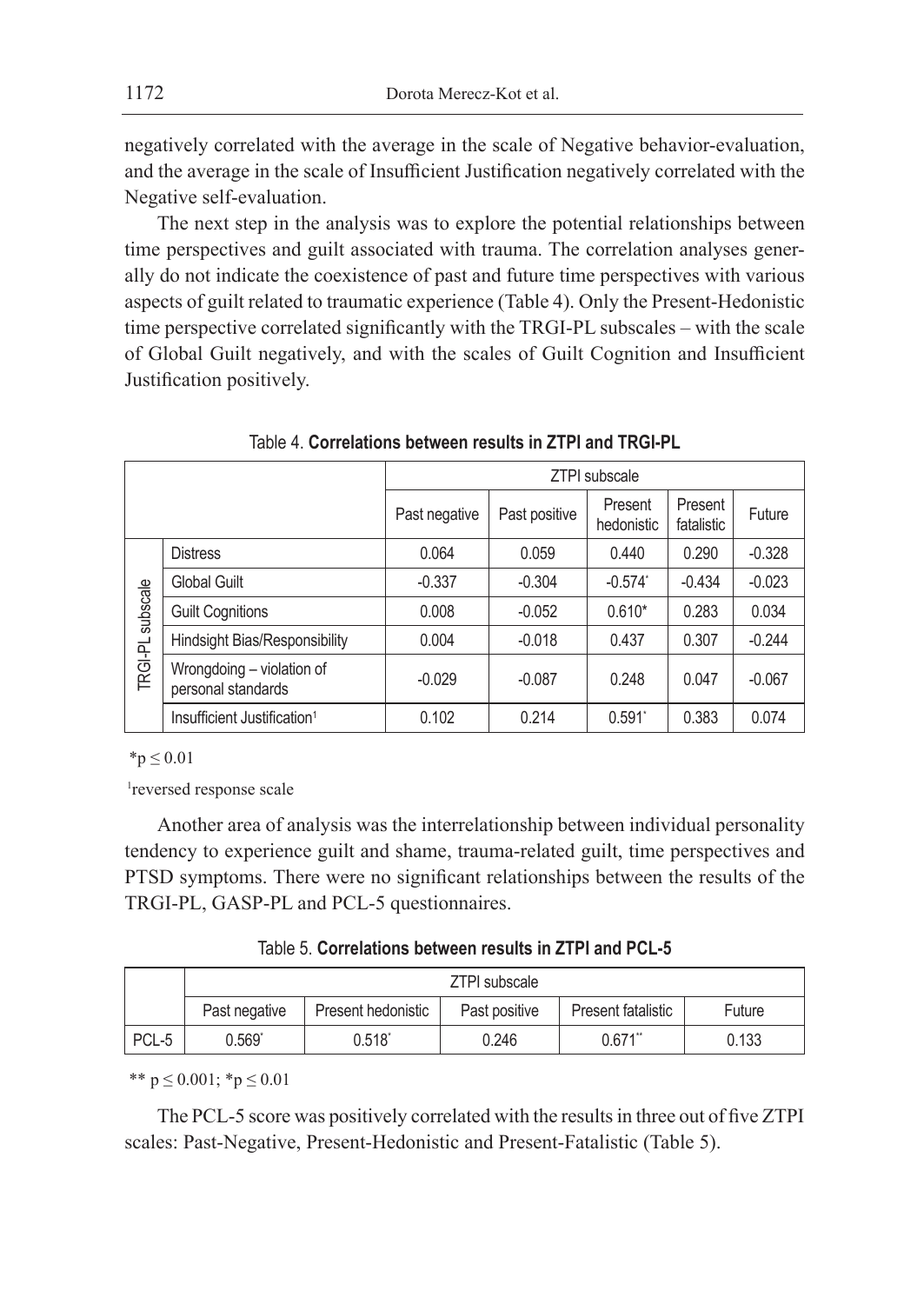As more than half of the imprisoned drivers (52%) were under the influence of psychoactive agents (alcohol or drugs) at the time of the accident, it was checked whether this was associated with a stronger guilt due to trauma and more intense PTSD symptoms. TRGI-PL results of two groups were compared: (a) those who were sober at the time of the accident, and (b) those who were under the influence of psychoactive substances at the time of the accident. The Mann-Whitney test did not reveal any significant differences in the results of the TRGI-PL and PCL-5 questionnaires between the groups.

It was also verified whether there were any significant relationships between the length of the prison sentence and the guilt associated with the trauma. Only the results on the Distress subscale significantly correlated negatively with the length of the sentence ( $\rho = -0.51$ ;  $p \le 0.05$ ).

#### **Discussion**

With regard to the psychological consequences of car accidents, the focus of researchers and practitioners is mainly on victims and their relatives. Only in a few studies has the topic of the psychological consequences of causing death or injury to another person been addressed [4, 5, 18, 26, 33, 34]. All of these studies have shown that causing an accident, whether fatal or resulting in an injury, in many cases leads to serious life crises, to the induction and persistence of PTSD symptoms, to depression and to a change in self-perception.

In this study, data from imprisoned perpetrators of road traffic accidents are analyzed. These data show that many of the survey participants meet the DSM-5 criteria for PTSD – the frequency of this disorder was much higher than in other groups of Polish perpetrators of accidents who have never been convicted (50% versus 11%). We believe that such a large difference cannot be the result of only methodological differences (using two different methods of assessing PTSD, accordingly: PCL-5 and the interview for PTSD) [27, 29]. This result requires confirmation in further studies and should be interpreted with caution.

The cognitive aspects of trauma-related guilt were clearly related to the personality susceptibility to guilt and shame. The stronger the tendency of perpetrators to negatively assess their behavior in situations of breaking social norms, the more distressed they felt in relation to the accident, the stronger was the conviction about their own guilt, responsibility for the accident and greater condemnation of their own actions. In turn, the stronger was the tendency to repair the injury, the more stressful the memory of the accident, the stronger the conviction of guilt and the greater the feeling that the perpetrator could have done something to prevent it and the stronger the sense of responsibility for the accident. The stronger was the negative generalized self-esteem as a result of breaking the norms, the greater their distress, greater sense of responsibility for the accident and lesser tendency to seek justification for causing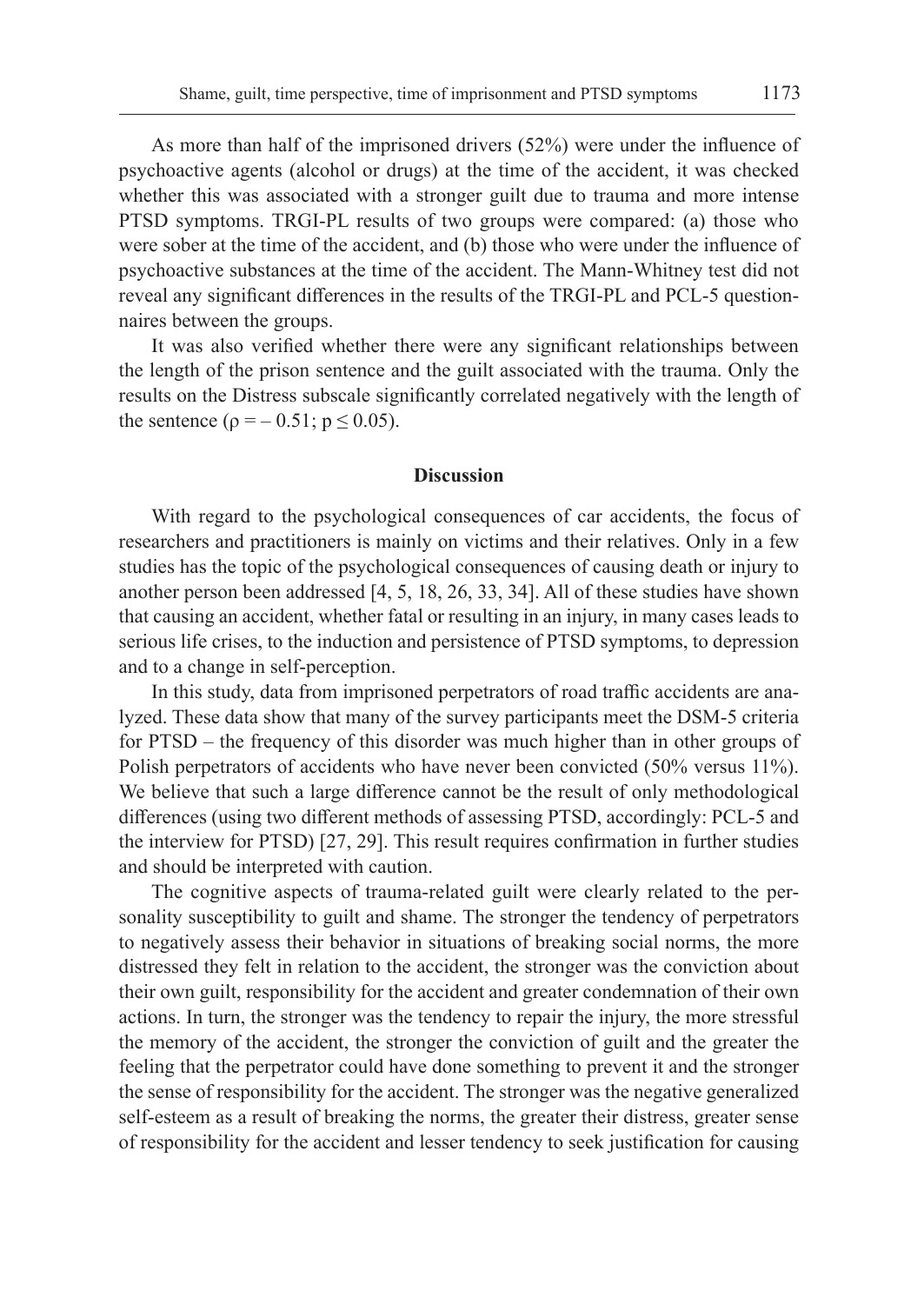the accident in external circumstances. The tendency to withdraw because of shame did not correlate with any dimension of guilt associated with trauma.

The results confirm the fact that the early interiorization of moral norms feeding the sense of guilt and shame is of importance for the development of guilt in the situation of causing an accident. People who have deficits in this area do not feel the emotional consequences of personal responsibility for the accident (or feel it to a lesser extent). The trauma-related guilt has also proven to be strongly correlated with time perspective. The participants focused mainly on the past, often on past negative memories. Quite often they also presented a focus on the future. They rarely concentrated on the present-fatalistic perspective. As far as the relationship between the presented time orientation and the feeling of trauma-related guilt is concerned, a significant correlation occurred only with the hedonistic orientation toward the present. The stronger was the hedonistic orientation toward the present, the greater the general feeling of guilt and the less moral reflection on one's own act (Table 4). The subscale of the lack of justification was also strongly correlated with the hedonistic present, which means that the focus on the hedonistic present was associated with a stronger tendency to search for external causes of one's own behavior and to justify one's act with external circumstances.

Earlier research has shown that the present-hedonistic time perspective is associated with sensation-seeking, addictions, risky driving, and risky sexual behavior measured by the number of partners [35-38]. To the best of our knowledge, no studies have analyzed the direct relationship between time perspective and trauma-related guilt, so we cannot compare our results with others. Nevertheless, we can discuss these results by referring to the Zimbardo and Boyd time perspective theory [8]. According to them, the present-hedonistic time perspective can be described as a limited sense of control, a strong focus on pleasure, on "here and now" and on avoiding pain. People presenting this time perspective ignore the past and do not think much about the future, because they often focus on things that give them immediate pleasure, no matter what the consequences may be in the future. This approach encourages a tendency to place responsibility for one's own actions in external circumstances.

The relationship between the present-hedonistic time perspective and general guilt (as measured by statements relating to the frequency and intensity of self-blame for what has happened) may be twofold. On the one hand, hedonism can serve as a mechanism for defending against guilt and helping a person to distance himself or herself from the harm done. On the other hand, dedication to hedonism may be associated with certain deficits in moral reasoning, which manifests itself in a low level of guilt associated with misconduct and selfish behavior [39]. Our results support the first assumption because they have shown that the present-hedonistic time perspective has been associated with a greater overall guilt and less justification. This would mean that this group of perpetrators of accidents, applying the carpe diem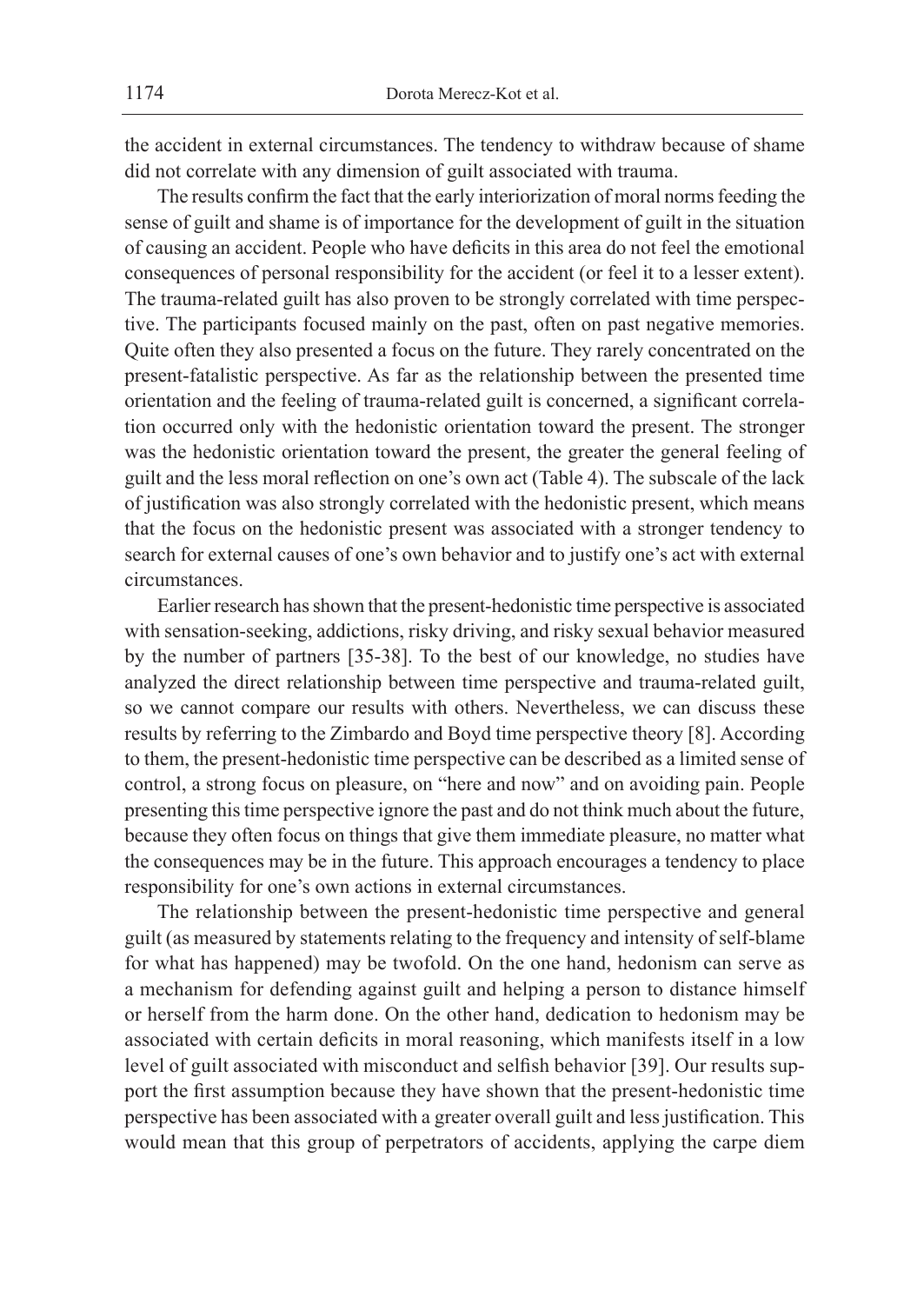principle, would try to protect themselves from the incriminating awareness of their sole responsibility for the tragic accident. At first glance this may seem paradoxical, nevertheless, drowning out the conscience by immersing into present, even simple pleasures may bring temporary relief for those who reluctantly look at their past and simultaneously reluctantly look ahead into their uncertain future. In our studies, we have not found a link between future time horizons and PTSD or feelings of guilt/ shame. The lack of this link is in line with expectations. In general, future-oriented orientation is a prodevelopmental orientation and a strong factor associated with safe, prohealth behaviors [40]. However, the question remains whether the lack of such a relationship is the result of trauma (in terms of shortened time horizon as a symptom of PTSD) or whether poor future orientation was characteristic of those surveyed even before the accident they caused. This doubt can only be resolved in longitudinal studies.

Interestingly, trauma-related guilt was not associated with PTSD symptoms in the inmates. These results contradict theoretical assumptions about the relationship between guilt and PTSD, and empirical evidence from studies of victims of various traumatic events [17, 41]. Most studies [16, 19, 42, 43], with one exception [41], confirm a direct link between guilt related to trauma and PTSD. More contradictory results can be found in the study of the relationship between the tendency to experience guilt and PTSD. Although the tendency to feel guilty correlates with trauma-related guilt, the direct relationship between guilt as a trait and PTSD has neither been systematically investigated nor often confirmed empirically [22, 41].

In our study, the tendency to feel guilty did not correlate with the symptoms of PTSD. Instead, three out of five time perspectives were associated with PTSD (Table 5). This result is consistent with the assumptions of Zimbardo and his colleagues [8, 12, 13, 44]. The more the subjects were focused on the present or past, the stronger were the symptoms of PTSD. Due to the fact that the study was cross-sectional in nature, we are not able to interpret these results in terms of cause and effect relationships. Two explanations are theoretically possible: (a) either the focus on the negative past or the persistence in the fatalistic or hedonistic present is strengthened by the symptoms PTSD [12] or (b) the tendency to persist in the negative past or the fatalistic and hedonistic present results in stronger symptoms of PTSD after a traumatic event [45]. Determining which of these hypotheses is true requires further investigation.

We were also interested in the role of shame in the development of guilt related to trauma and PTSD. We analyzed two aspects of shame susceptibility: (1) a driven by shame tendency to withdraw from social relationships after the offense and (2) a driven by shame tendency to develop a generalized negative self-esteem. We found no association between the tendency to experience shame and the symptoms of PTSD. This result contradicts the results obtained, for example, in the group of prisoners of war and students [22, 46]. A recent review of the role of shame in PTSD has shown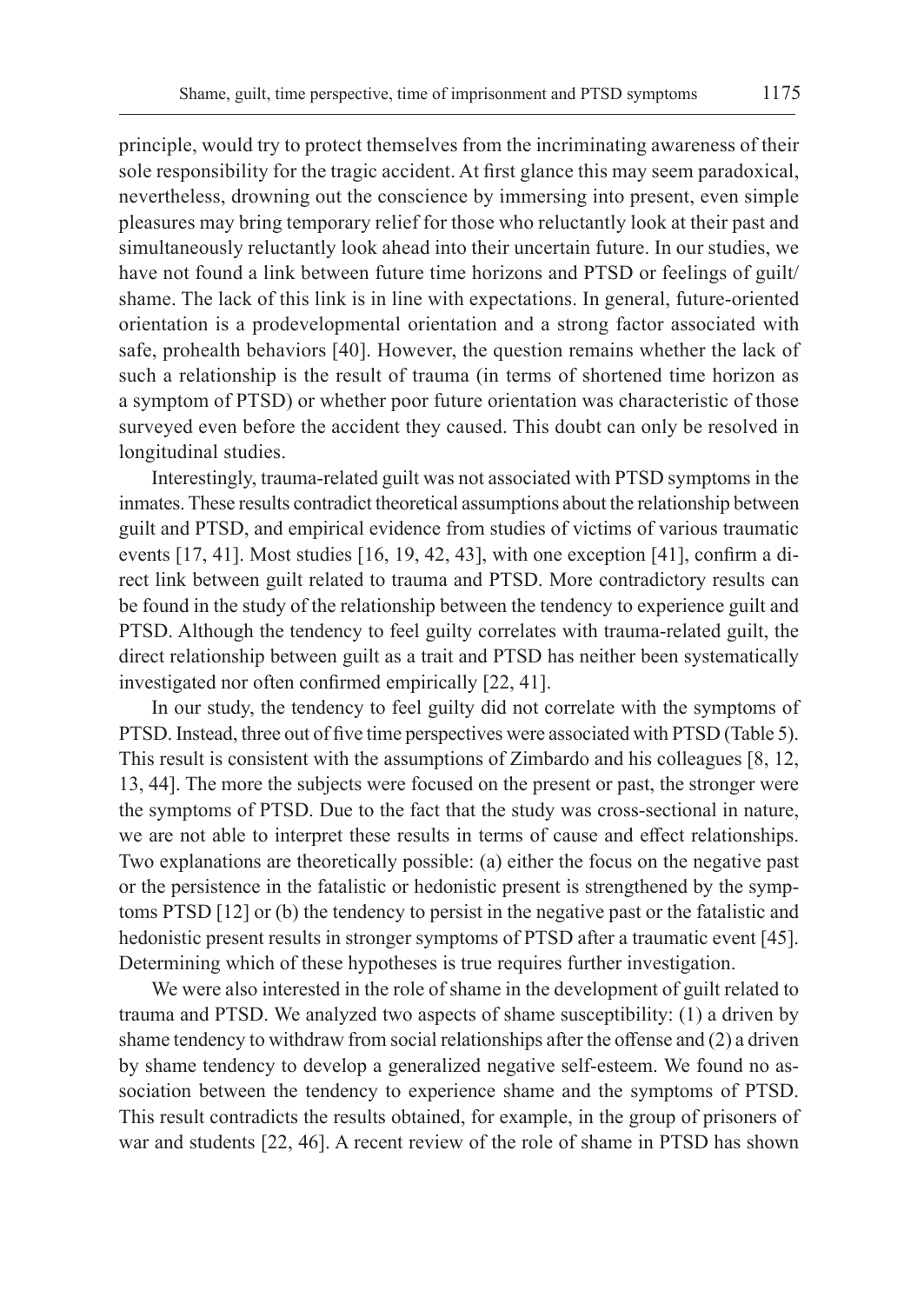that most of the studies on this subject have similar results indicating a positive correlation between shame and PTSD [47]. There is also a fairly large representation of studies showing the role of shame in the development of psychopathology [24, 48]. Therefore, our results should be verified in further research to find the cause, perhaps, of the different role of shame in road traffic accidents.

As more than half of our respondents were under the influence of psychoactive substances at the time of the accident, it was checked whether awareness of this fact generates greater trauma-related guilt and stronger symptoms of PTSD. We hypothesized that the guilt caused by the accident should be greater for those who were under the influence of psychoactive substances and that this would result in stronger symptoms of PTSD than for those who were sober. Contrary to expectations, in both groups the TRGI-PL and PCL-5 indices did not differ significantly. However, this may have been due to the small size of the group.

Interestingly, in light of our research, the length of imprisonment was not a motivating factor for moral reflection on one's own act, but was associated with greater stress, which in the concept of Kubany is an experience of emotional pain. In a way, we are observing a paradoxical phenomenon here – I am suffering, but this suffering does not lead me to think about my responsibility for the accident, and with the length of the punishment, this suffering is more severe.

This study has its limitations. First of all, due to the small group of subjects, it should be treated as a preliminary report. The small number of participants also made it impossible to conduct analyses taking into account the coexistence and interaction of the studied phenomena, which may have provided additional information about the relationship between guilt, shame, perception of time and PTSD. Secondly, the crosssectional nature of the study does not allow us to answer the fundamental question whether the time perspective may be a risk factor for the development of PTSD, or whether it is rather the PTSD that may lead to the transfer of an individual to another dimension of psychological time. Similarly, the potentially predictive role of the personality tendency to feel guilt and shame in the context of PTSD development is also relevant. In both cases, in-depth research using quantitative and qualitative methods is necessary. In particular, the latter group of methods would allow for better identification of mechanisms of coping with transgression in perpetrators of crime. Despite these limitations, the presented study results seem inspiring and encourage further in-depth analysis of the psychological situation of road traffic offenders.

## **Conclusions**

- 1. Post-traumatic stress disorder in the studied population of road accident perpetrators was frequent – every second inmate is affected by it.
- 2. Stronger symptoms of PTSD coexisted with a past-negative time perspective and a focus on the present – hedonistic or fatalistic time perspective.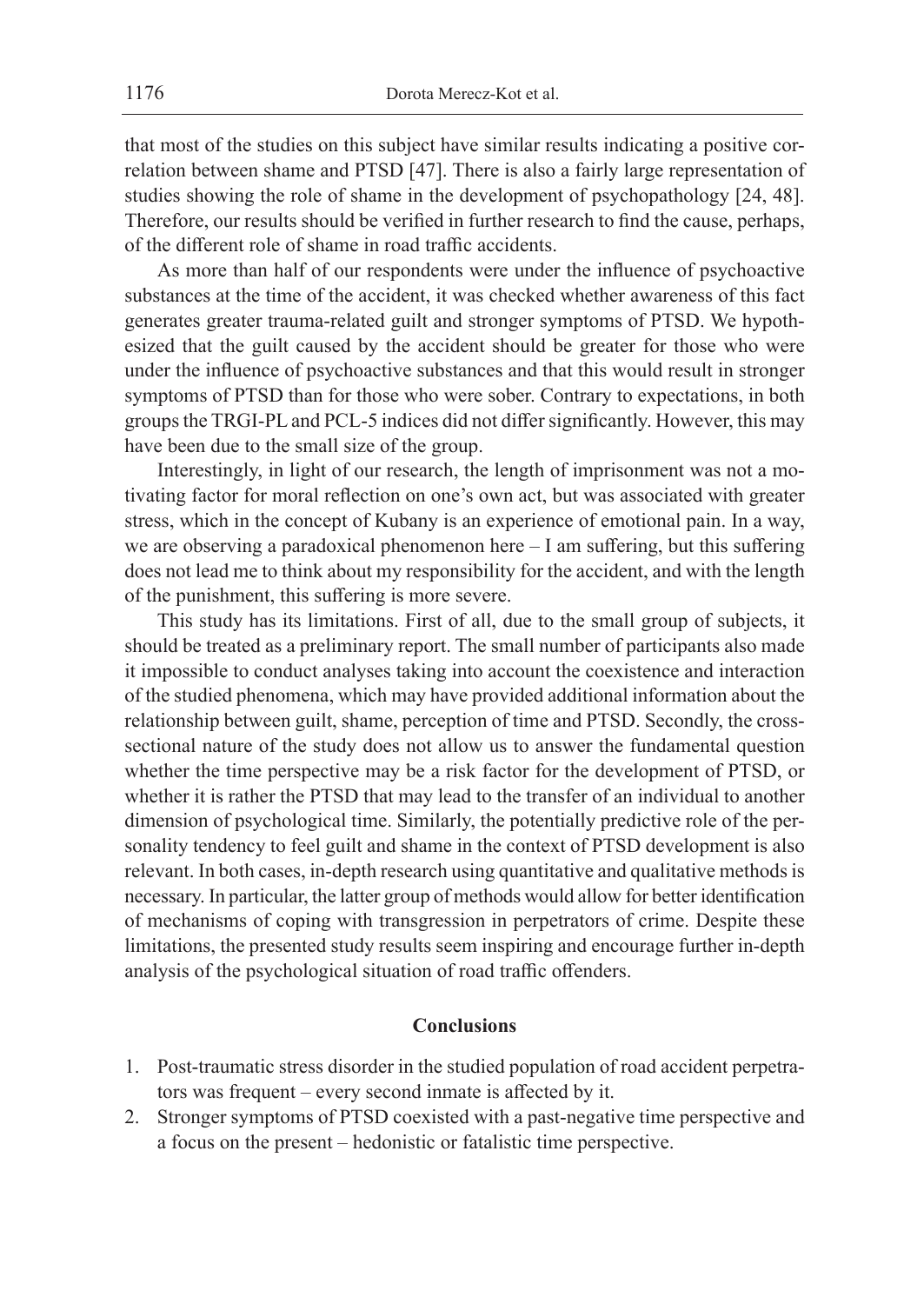- 3. Contrary to previous studies, this study demonstrated that the tendency to experience shame and guilt was not associated with symptoms of PTSD.
- 4. The personality tendency to negatively assess self and own behavior in a situation of breaking social norms intensified the feeling of guilt related to trauma, and the respondents to a lesser extent sought justification for their own actions in external circumstances.
- 5. The length of prison sentence did not correlate with the cognitive aspects of guilt associated with trauma, but did correlate with the mental suffering associated with traumatic memories.
- 6. The obtained results indicate the need to identify and treat PTSD in road traffic accident perpetrators and to adopt therapeutic measures not only to alleviate the symptoms of PTSD but also to develop a balanced time perspective. A balanced time perspective, in turn, could provide the basis for positive changes in lifestyle and moral thinking.

Further research into the relationship between shame, guilt and PTSD in road traffic accident perpetrators is needed in order to explain the unexpected results of this study. In future studies, it would be valuable to also analyze the role of defense mechanisms in the relationship between shame, guilt and PTSD associated with an offense.

*The authors declare that they do not have any conflict of interest that could affect the presentation and interpretation of the results.*

*The research was financed with funds for statutory activities of the Nofer Institute of Occupational Medicine in Łódź (grant no. IMP 21.10).*

# **References**

- 1. Dai W, Liu A, Kaminga AC, Deng J, Lai Z, Yang J et al. *Prevalence of acute stress disorder among road traffic accident survivors: A meta-analysis.* BMC Psychiatry 2018; 18(1): 188.
- 2. Dai W, Liu A, Kaminga AC, Deng J, Lai Z, Wen SW. *Prevalence of posttraumatic stress disorder among children and adolescents following road traffic accidents: A meta-analysis.* Can. J. Psychiatry 2018; 63(12): 798–808.
- 3. Johnsen GE, Asbjørnsen AE. *Consistent impaired verbal memory in PTSD: A meta-analysis.* J. Affect. Disord. 2008; 111(1): 74–82.
- 4. Merecz-Kot D, Waszkowska M, Wężyk A. *Mental health status of drivers Motor vehicle accidents perpetrators.* Med. Pr. 2015; 66(4): 525–538.
- 5. Merecz D, Waszkowska M, Wezyk A. *Psychological consequences of trauma in MVA perpetrators – Relationship between post-traumatic growth, PTSD symptoms and individual characteristics.* Transp. Res. Part. F. Traffic Psychol. Behav. 2012; 15(5): 565–574.
- 6. Nickerson A, Aderka IM, Bryant RA, Hofmann SG. *The role of attribution of trauma responsibility in posttraumatic stress disorder following motor vehicle accidents.* Depress. Anxiety 2013; 30(5): 483–488.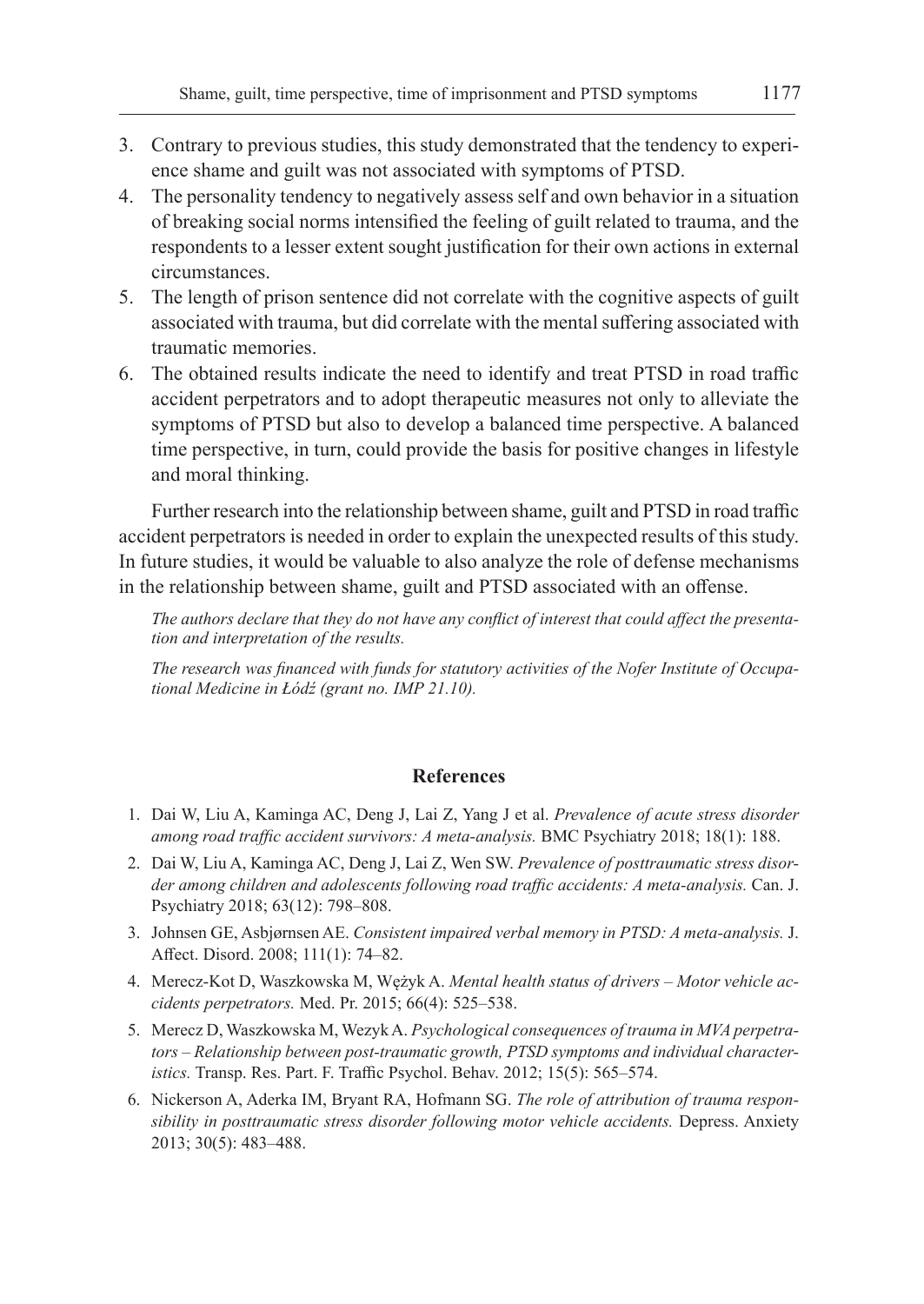- 7. MacNair R. *Perpetration-induced traumatic stress: The psychological consequences of killing.* Choice Rev. Online 2003; 40(09): 40-5501.
- 8. Zimbardo PG, Boyd JN. *Putting time in perspective: A valid, reliable individual-differences metric.* In: Stolarski M, Fieulaine N, van Beek W ed. *Time perspective theory; review, research and application.* Cham: Springer International Publishing; 2015. P. 17–55.
- 9. Drake L, Duncan E, Sutherland F, Abernethy C, Henry C. *Time perspective and correlates of wellbeing.* Time Soc. 2008; 17(1): 47–61.
- 10. Linden AN, Lau-Barraco C, Hollis BF. *Associations between psychological distress and alcohol outcomes as mediated by time perspective orientation among college students.* Ment. Heal. Subst. Use 2014; 7(2): 134–143.
- 11. Ryback D. *Review of the time cure: Overcoming PTSD with the new psychology of time perspective therapy.* Am. J. Fam. Ther. 2013; 41(5): 452–454.
- 12. Sword RM, Sword RKM, Brunskill SR. *Time perspective therapy: Transforming Zimbardo's temporal theory into clinical practice.* In: Stolarski M, Fieulaine N, van Beek W ed. *Time perspective theory; review, research and application.* Cham: Springer International Publishing; 2015. P. 481–498.
- 13. Sword RM, Sword RKM, Brunskill SR, Zimbardo PG. *Time perspective therapy: A new timebased metaphor therapy for PTSD.* J. Loss. Trauma 2014; 19(3): 197–201.
- 14. Martz E. *Trauma rehabilitation after war and conflict: Community and individual perspectives.* New York: Springer; 2010. P. 436.
- 15. Kubany ES, Watson SB. *Guilt: Elaboration of multidimensoinal model.* Psychol. Rec. 2003; 53: 51–90.
- 16. Kubany ES. *Application of cognitive therapy for trauma-related guilt (CT-TRG) with a Vietnam veteran troubled by multiple sources of guilt. Vol. 4*, Cognitive and Behavior Practice 1997. P. 213–244.
- 17. Lee DA, Scragg P, Turner S. *The role of shame and guilt in traumatic events: A clinical model of shame-based and guilt-based PTSD.* Br. J. Med. Psychol. 2001; 74(4): 451–466.
- 18. Lowinger T, Solomon Z. *PTSD, guilt, and shame among reckless drivers.* J. Loss. Trauma 2004; 9(4): 327–344.
- 19. Wilson JP, Droždek B, Turkovic S. *Posttraumatic shame and guilt.* Trauma, Violence, Abus. 2006; 7(2): 122–141.
- 20. Popiel A, Zawadzki B. *Trauma-Related Guilt Inventory psychometric properties of the Polish adaptation (TRGI–PL).* Psychiatr. Pol. 2015; 49(5): 1089–1099.
- 21. Budden A. *The role of shame in posttraumatic stress disorder: A proposal for a socio-emotional model for DSM–V.* Soc. Sci. Med. 2009; 69(7): 1032–1039.
- 22. Leskela J, Dieperink M, Thuras P. *Shame and posttraumatic stress disorder.* J. Trauma Stress 2002; 15(3): 223–226.
- 23. Semb O, Strömsten LMJ, Sundbom E, Fransson P, Henningsson M. *Distress after a single violent crime: How shame-proneness and event-related shame work together as risk factors for post-victimization symptoms.* Psychol. Rep. 2011; 109(1): 3–23.
- 24. Tangney JP, Wagner P, Gramzow R. *Proneness to shame, proneness to guilt, and psychopathology.* J. Abnorm. Psychol. 1992; 101(3): 469–478.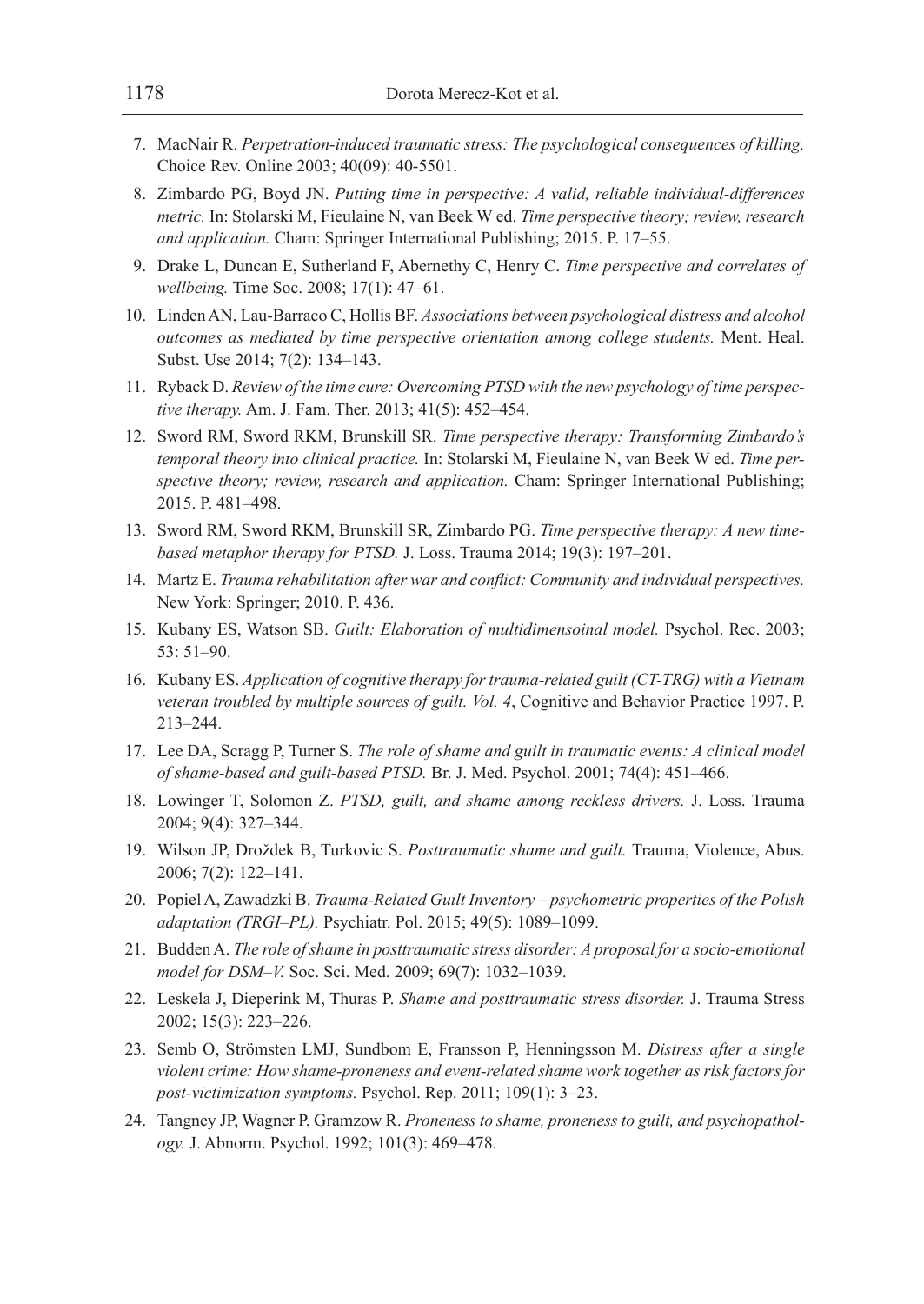- 25. Tangney JP, Stuewig J, Hafez L. *Shame, guilt, and remorse: Implications for offender populations.* J. Forensic Psychiatry Psychol. 2011; 22(5): 706–723.
- 26. Rassool SB, Nel PW. *Experiences of causing an accidental death: An interpretative phenomenological analysis.* Death Stud. 2012; 36(9): 832–857.
- 27. Bovin MJ, Marx BP, Weathers FW, Gallagher MW, Rodriguez P, Schnurr PP et al. *Psychometric properties of the PTSD checklist for diagnostic and statistical manual of mental disorders – fifth edition (PCL–5) in veterans.* Psychol. Assess. 2016; 28(11): 1379–1391.
- 28. Wortmann JH, Jordan AH, Weathers FW, Resick PA, Dondanville KA, Hall-Clark B et al. *Psychometric analysis of the PTSD Checklist–5 (PCL–5) among treatment-seeking military service members.* Psychol. Assess. 2016; 28(11): 1392–1403.
- 29. Ogińska-Bulik N, Juczyński Z, Lis-Turlejska M, Merecz-Kot D. *Polska adaptacja PTSD Checklist for DSM–5 – PCL–5. Doniesienia wstępne.* Przegląd Psychol. 2018; 61(2): 281–285.
- 30. Kubany ES. *The Trauma-Related Guilt Inventory (TRGI). Assessing and treating PTSD manual.* Los Angeles: Western Psychological Services; 2004.
- 31. Cohen TR, Wolf ST, Panter AT, Insko CA. *Introducing the GASP Scale: A new measure of guilt and shame proneness.* J. Pers. Soc. Psychol. 2011; 100(5): 947–966.
- 32. Kozak B, Mażewski M. *Past or future? Functional meaning of time perspective.* Kolokwia Psychol. 2007; 16: 225–233.
- 33. Foeckler MM, Garrard FH, Williams CC, Thomas AM, Jones TJ. *Vehicle drivers and fatal accidents.* Suicide Life‐Threatening Behav. 1978; 8(3): 174–182.
- 34. Valent P. *Clinical observations of causers and victims of motor vehicle incidents: Brief report.*  Traumatology (Tallahass Fla) 2007; 13(3): 32–37.
- 35. Henson JM, Carey MP, Carey KB, Maisto SA. *Associations among health behaviors and time perspective in young adults: Model testing with boot-strapping replication.* J. Behav. Med. 2006; 29(2): 127–137.
- 36. Jochemczyk Ł, Pietrzak J, Buczkowski R, Stolarski M, Markiewicz Ł. *You only live once: Present-hedonistic time perspective predicts risk propensity.* Pers. Individ. Dif. 2017; 115: 148–153.
- 37. Zimbardo PG, Keough KA, Boyd JN. *Present time perspective as a predictor of risky driving.*  Pers. Individ. Dif. 1997; 23(6): 1007–1023.
- 38. Keough KA, Zimbardo PG, Boyd JN. *Who's smoking, drinking, and using drugs? Time perspective as a predictor of substance use.* Basic Appl. Soc. Psych. 1999; 21(2): 149–164.
- 39. Strack M, Gennerich C. *Personal and situational values predict ethical reasoning.* Eur. J. Psychol. 2011; 7(3): 419–442.
- 40. Andre L, van Vianen AEM, Peetsma TTD, Oort FJ. *Motivational power of future time perspective: Meta-analyses in education, work, and health.* PLoS One. 2018; 13(1): e0190492.
- 41. Pugh LR, Taylor PJ, Berry K. *The role of guilt in the development of post-traumatic stress disorder: A systematic review.* J. Affect. Disord. 2015; 182: 138–150.
- 42. Marx BP, Foley KM, Feinstein BA, Wolf EJ, Kaloupek DG, Keane TM*. Combat-related guilt mediates the relations between exposure to combat-related abusive violence and psychiatric diagnoses.* Depress. Anxiety 2010; 27(3): 287–293.
- 43. Kubany ES, Abueg FR, Kilauano WL, Manke FP, Kaplan AS. *Development and validation of the sources of trauma-related guilt survey – war-zone version.* J. Trauma Stress 1997; 10(2): 235–258.